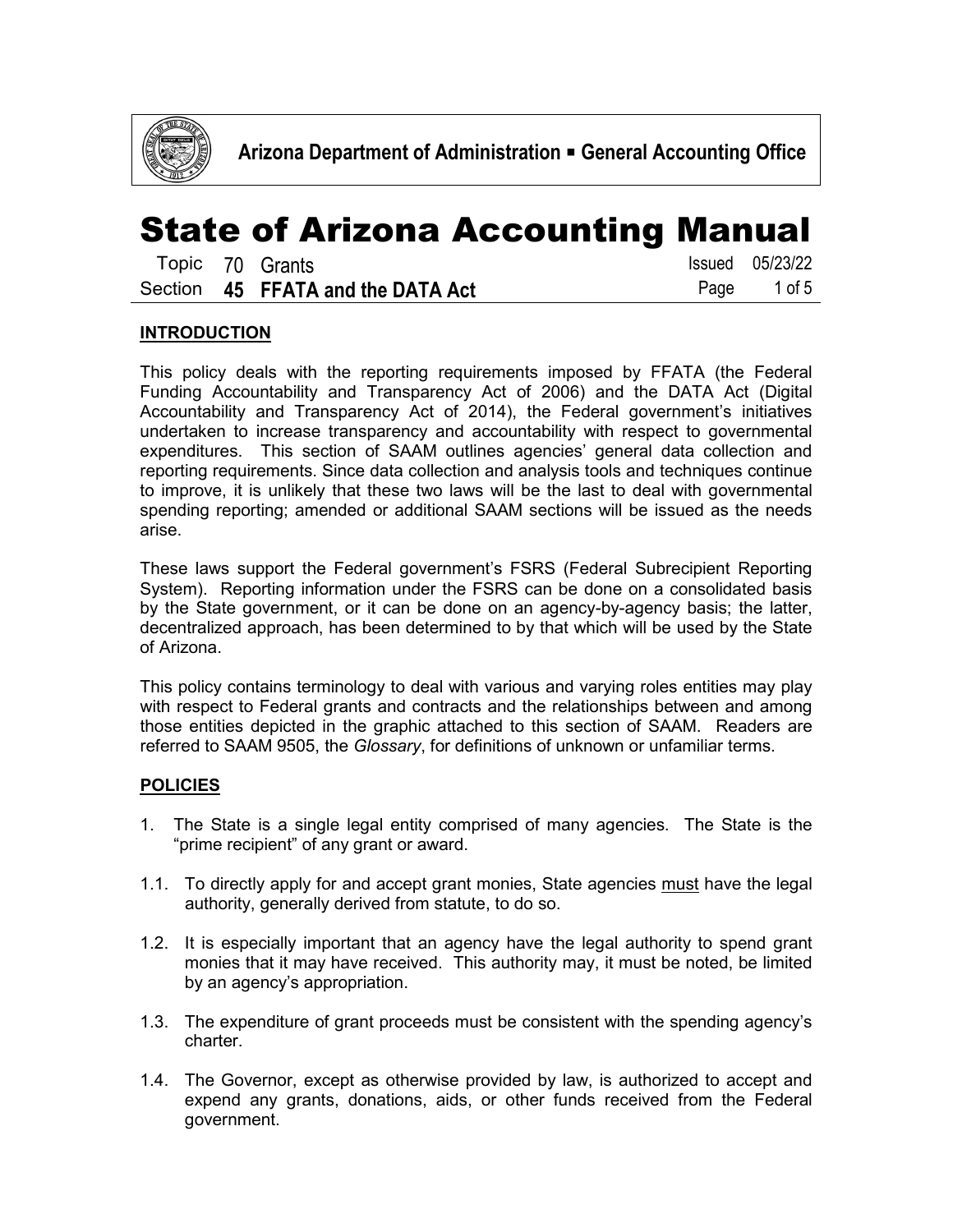|  | Topic 70 Grants                   | <b>Issued</b> 05/23/22 |
|--|-----------------------------------|------------------------|
|  | Section 45 FFATA and the DATA Act | Page 2 of 5            |

- 2. The agency acting as the prime recipient has the responsibility of collecting, directly or indirectly, for the grants and contracts subject to reporting, the data elements described below. It is the responsibility of a State agency acting in the role of prime recipient to have the required data relating to its subrecipients and subsubrecipients available for reporting purposes and to assure the accuracy of such data.
- 3. Under FFATA, certain data elements relating to specified awards, as discussed below, involving Federal grants or contracts must be collected by agencies when acting in the capacity of prime recipient.
- 3.1. The required data is to be reported using the FSRS, located online at [www.fsrs.gov.](http://www.fsrs.gov/)
- 3.2. Such data shall be reported monthly to the Federal government on a rolling basis.
- 3.3. The reporting date is the last day of the month following the commencement of the award (e.g., if the first day of the grant is March 8, the relevant data must be reported to the Federal government not later than the following April 30).
- 3.4. The FSRS website contains valuable information about the reporting process, including training materials, online demonstrations, user guides and a compendium of answers to frequently asked questions.
- 3.5. Having first read the materials contained on the FSRS, appropriate personnel of reporting agencies may contact the staff of the GAO Federal Grants Section (preferably by email at [\(federalgrants@azdoa.gov\)](mailto:federalgrants@azdoa.gov) to secure their help to resolve problems and answer questions.
- 3.5.1. Reporting agencies are to access FSRS under the "Awardees" link on the FSRS home page.
- 3.5.2. Registration with FSRS requires an email address and an Unique Entity ID (UEI) (formerly DUNS) number.
- 3.5.3. Only a single UEI number should be used to register a reporting agency.
- 3.5.4. Multiple email addresses may be associated with a single registered UEI number.
- 4. All agencies receiving Federal monies in any role other than that of prime recipient have the responsibility of collecting, directly or indirectly, for the grants and contracts subject to reporting, the data elements described below, as they relate to monies received from another agency acting in any role. These data elements will be reported, directly or indirectly, to the prime recipient.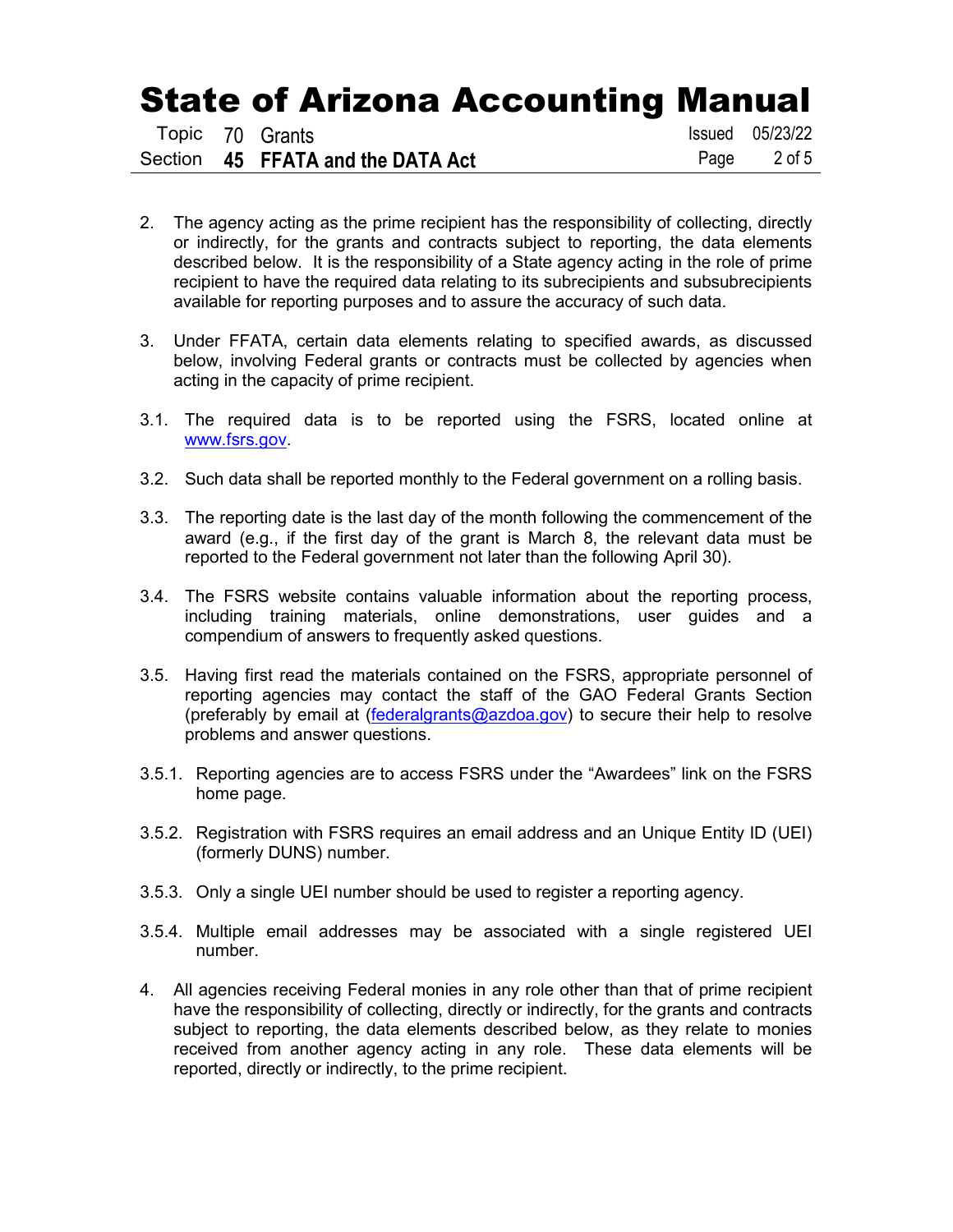|  | Topic 70 Grants                   | Issued 05/23/22 |
|--|-----------------------------------|-----------------|
|  | Section 45 FFATA and the DATA Act | Page 3 of 5     |

- 5. The data elements relating to any recipient—prime recipient, subrecipient or subsubrecipient—that are required to be collected and reported under FFATA include:
- 5.1. The legal name of the entity receiving the award.
- 5.2. The DBA name of any subawardee or subsubawardee organization.
- 5.3. The amount of the award and any subawards.
- 5.4. Award and subaward information, including:
- 5.4.1. Transaction type.
- 5.4.2. Federal funding agency.
- 5.4.3. As appropriate, the Assistance Listing (formerly CFDA) number or NAICC.
- 5.4.4. TAS.
- 5.4.5. Award title that describes the purpose of the funding.
- 5.4.6. The project description, i.e., the overall purpose of the award.
- 5.4.7. The location of the entity receiving the award.
- 5.4.8. The primary location of performance under the award, including:
- 5.4.8.1. City.
- 5.4.8.2. State.
- 5.4.8.3. Congressional district.
- 5.4.8.4. Country.
- 5.4.9. The UEI number of the entity, awardee receiving the award (and of its parent entity, when applicable).
- 5.4.10. The names and total compensation of the five most highly compensated officer of the awardee and its subawardees (under certain conditions).
- 5.4.11. Other information that may be required by future Federal or State guidance.
- 6. A newly awarded subcontract must be reported upon if the prime contract award amount is thirty thousand dollars (\$30,000) or more.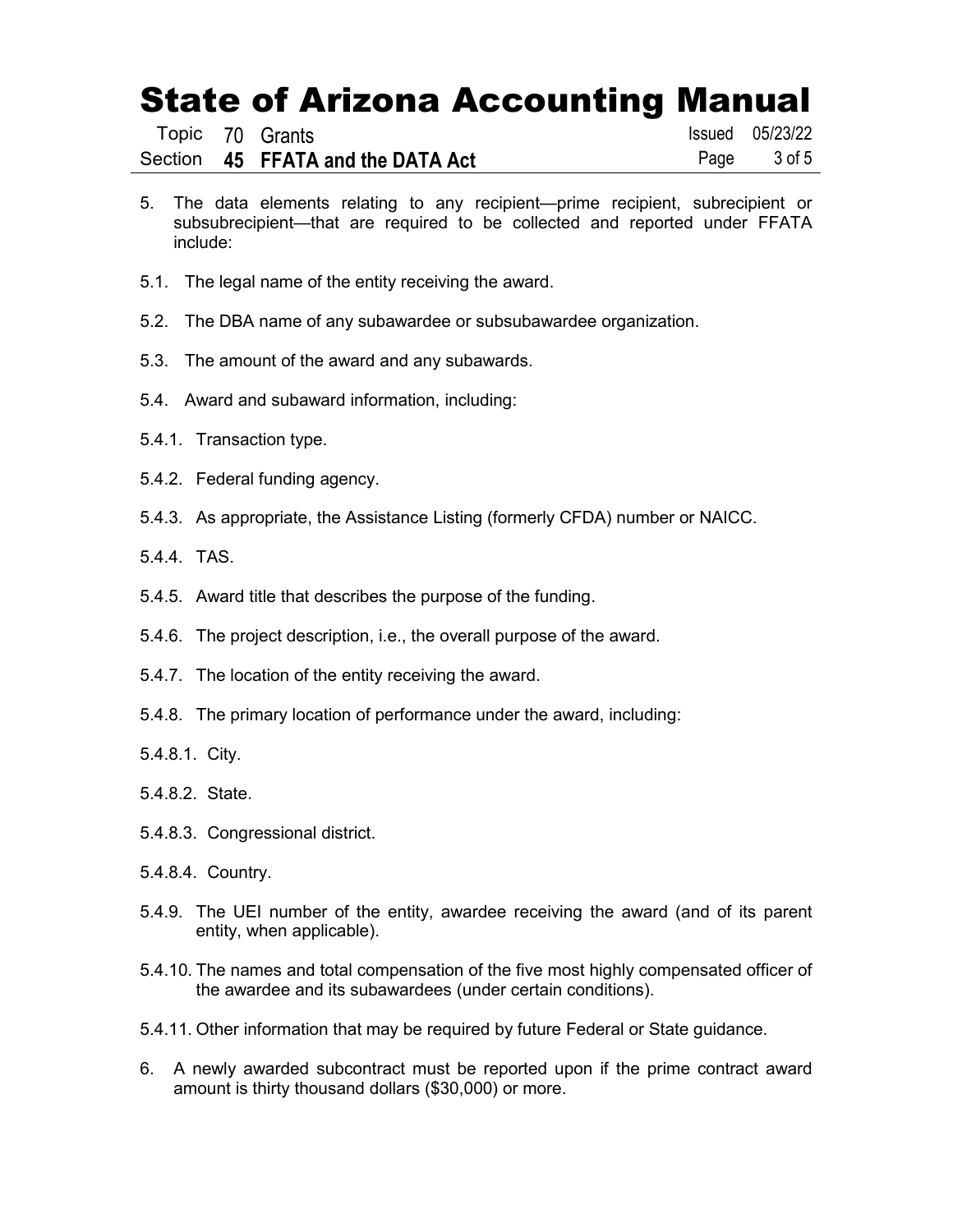|  | Topic 70 Grants                   | Issued 05/23/22 |
|--|-----------------------------------|-----------------|
|  | Section 45 FFATA and the DATA Act | Page 4 of 5     |

- 6.1. Grants of thirty thousand dollars (\$30,000) or more must be reported by the prime recipient, unless the grant fits into one of the following categories.
- 6.2. Awards or advances funding Comprehensive Research and Development Agreements.
- 6.3. Federal awards to individuals who apply for or receive Federal awards as natural persons rather than as a business or non-profit organization.
- 6.4. Federal awards to an entity that had gross income from all sources of less than three hundred thousand dollars (\$300,000) in the entity's previous tax year.
- 6.5. Federal awards when the required reporting would disclose classified information.